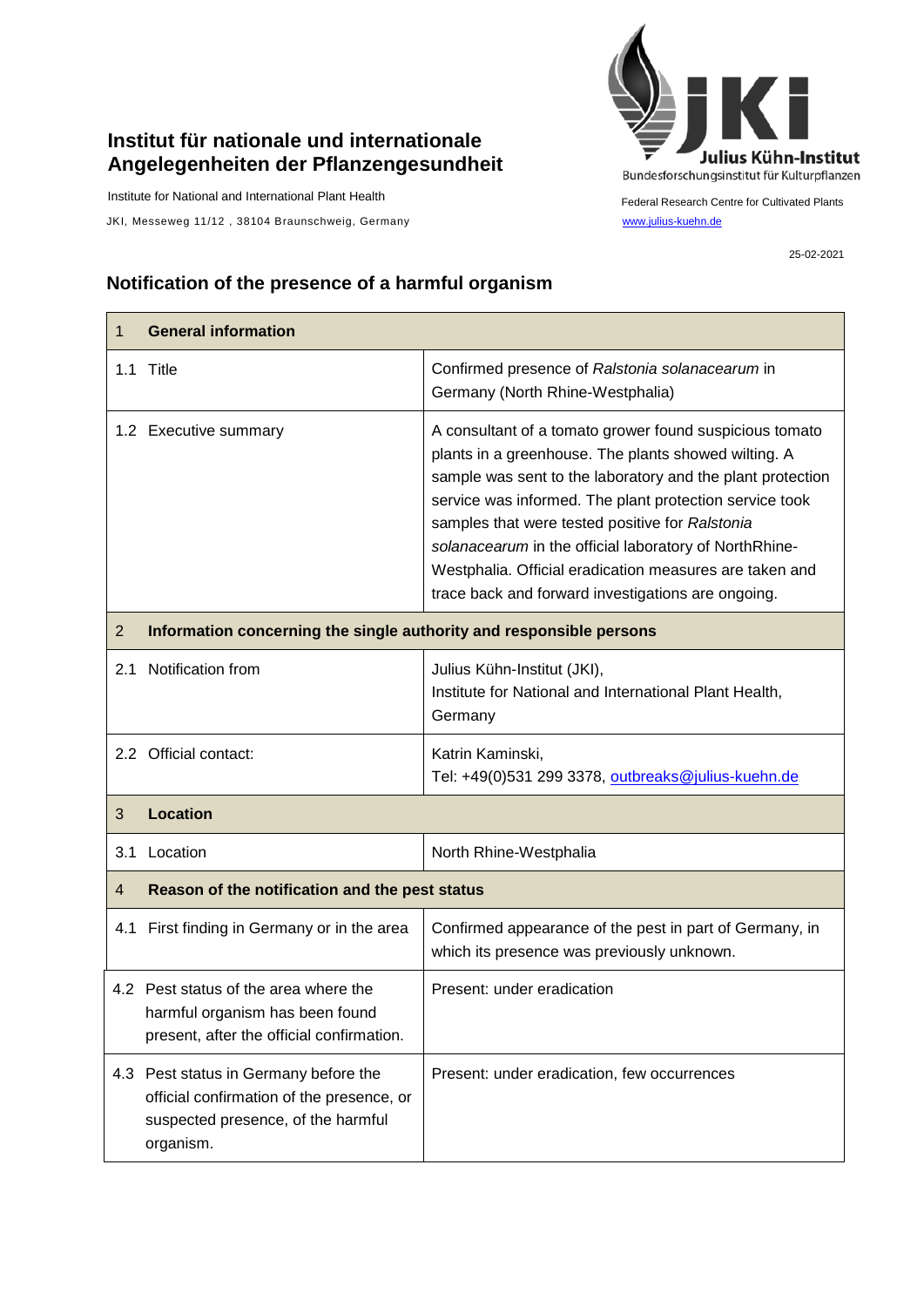|     | 4.4 Pest status in Germany after the<br>official confirmation of the presence of<br>the harmful organism. | Present: under eradication, few occurrences                                                                                                                                                                      |  |
|-----|-----------------------------------------------------------------------------------------------------------|------------------------------------------------------------------------------------------------------------------------------------------------------------------------------------------------------------------|--|
| 5   | Finding, sampling, testing and confirmation of the harmful organism                                       |                                                                                                                                                                                                                  |  |
| 5.1 | How the presence or appearance of<br>the harmful organism was found.                                      | Information submitted by professional operators,<br>laboratories or other persons.<br>Firstly, a sample was sent by a consultant to the<br>laboratory. The consultant found suspicious symptoms like<br>wilting. |  |
|     | 5.2 Date of finding:                                                                                      | 13-01-2021                                                                                                                                                                                                       |  |
|     | 5.3 Sampling for laboratory analysis.                                                                     | Date of sampling: 19-01-2021                                                                                                                                                                                     |  |
|     |                                                                                                           | On 4 January, the sample taken by the consultant arrived<br>in the laboratory. Official samples were taken on 14 and<br>19 January 2021.                                                                         |  |
|     | 5.4 Name and address of the Laboratory                                                                    | Landwirtschaftskammer Nordrhein-Westfalen<br>Pflanzenschutzdienst<br>Gartenstraße 11<br>50765 Köln-Auweiler<br>Germany                                                                                           |  |
|     | 5.5 Diagnostic method                                                                                     | According to peer reviewed protocols PM 7/21 (2) -<br>Ralstonia solanacerarum                                                                                                                                    |  |
|     |                                                                                                           | PCR and ELISA tests for plant pathogenic bacteria,<br>biochemical test of the isolate to fulfill the EPPO protocol.                                                                                              |  |
|     | 5.6 Date of official confirmation of the<br>harmful organism's identity.                                  | 05-02-2021                                                                                                                                                                                                       |  |
| 6   | Infested area, and the severity and source of the outbreak in that area                                   |                                                                                                                                                                                                                  |  |
| 6.1 | Size and delimitation of the infested<br>area.                                                            | 7.7 ha                                                                                                                                                                                                           |  |
|     | 6.2 Characteristics of the infested area<br>and its vicinity.                                             | Physically closed conditions: greenhouse                                                                                                                                                                         |  |
|     |                                                                                                           | Plant already planted, not to be reproduced or moved.                                                                                                                                                            |  |
|     | 6.3 Host plants in the infested area and its<br>vicinity                                                  | Solanum lycopersicum                                                                                                                                                                                             |  |
|     | 6.4 Infested plant(s), plant product(s) and<br>other object(s).                                           | Solanum lycopersicum (18.164 pce)                                                                                                                                                                                |  |
|     | 6.5 Severity of the outbreak.                                                                             | Wilting on tomato plants.                                                                                                                                                                                        |  |
|     | 6.6 Source of the outbreak                                                                                | The source of the outbreak is not known yet. The grower<br>uses UV disinfection for irrigation water and water samples                                                                                           |  |